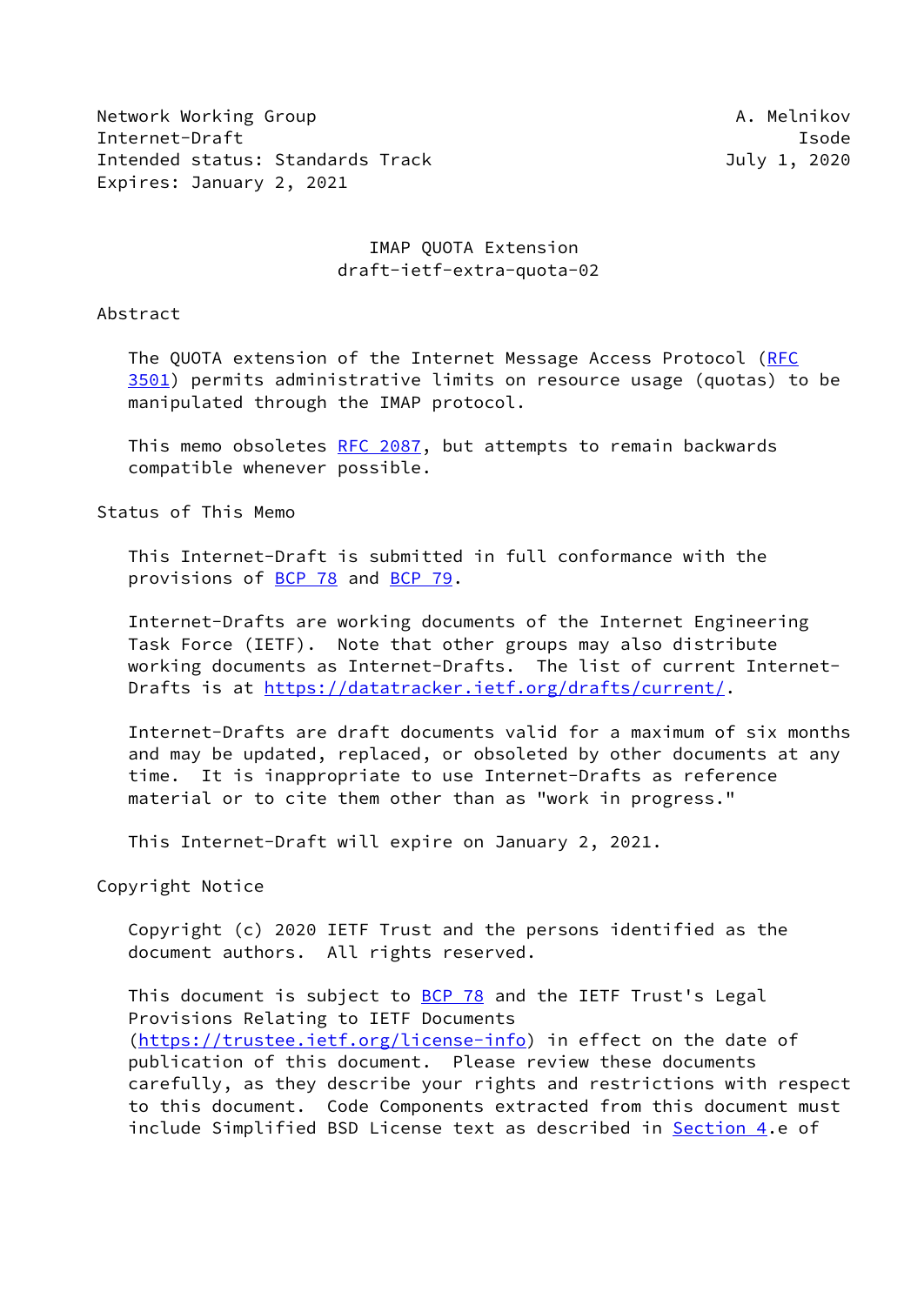Internet-Draft IMAP QUOTA July 2020

 the Trust Legal Provisions and are provided without warranty as described in the Simplified BSD License.

 This document may contain material from IETF Documents or IETF Contributions published or made publicly available before November 10, 2008. The person(s) controlling the copyright in some of this material may not have granted the IETF Trust the right to allow modifications of such material outside the IETF Standards Process. Without obtaining an adequate license from the person(s) controlling the copyright in such materials, this document may not be modified outside the IETF Standards Process, and derivative works of it may not be created outside the IETF Standards Process, except to format it for publication as an RFC or to translate it into languages other than English.

# Table of Contents

|                                                  |  | $\overline{3}$ |
|--------------------------------------------------|--|----------------|
| 3.                                               |  | $\overline{4}$ |
|                                                  |  | $\overline{4}$ |
|                                                  |  | $\overline{4}$ |
|                                                  |  | $\overline{4}$ |
|                                                  |  | $\overline{5}$ |
|                                                  |  | 6              |
|                                                  |  | 6              |
|                                                  |  | 6              |
|                                                  |  | 6              |
|                                                  |  | $\overline{1}$ |
| $4.1.4$ . New STATUS attributes                  |  | 8              |
|                                                  |  | $\overline{9}$ |
|                                                  |  | $\overline{9}$ |
|                                                  |  | $\overline{9}$ |
|                                                  |  | 9              |
|                                                  |  |                |
|                                                  |  | 11             |
| 5.1.                                             |  | 11             |
|                                                  |  | 11             |
| 5.3.                                             |  | 12             |
|                                                  |  | 12             |
| Interaction with IMAP ACL extension $(RFC 4314)$ |  | 12             |
|                                                  |  |                |
|                                                  |  | 14             |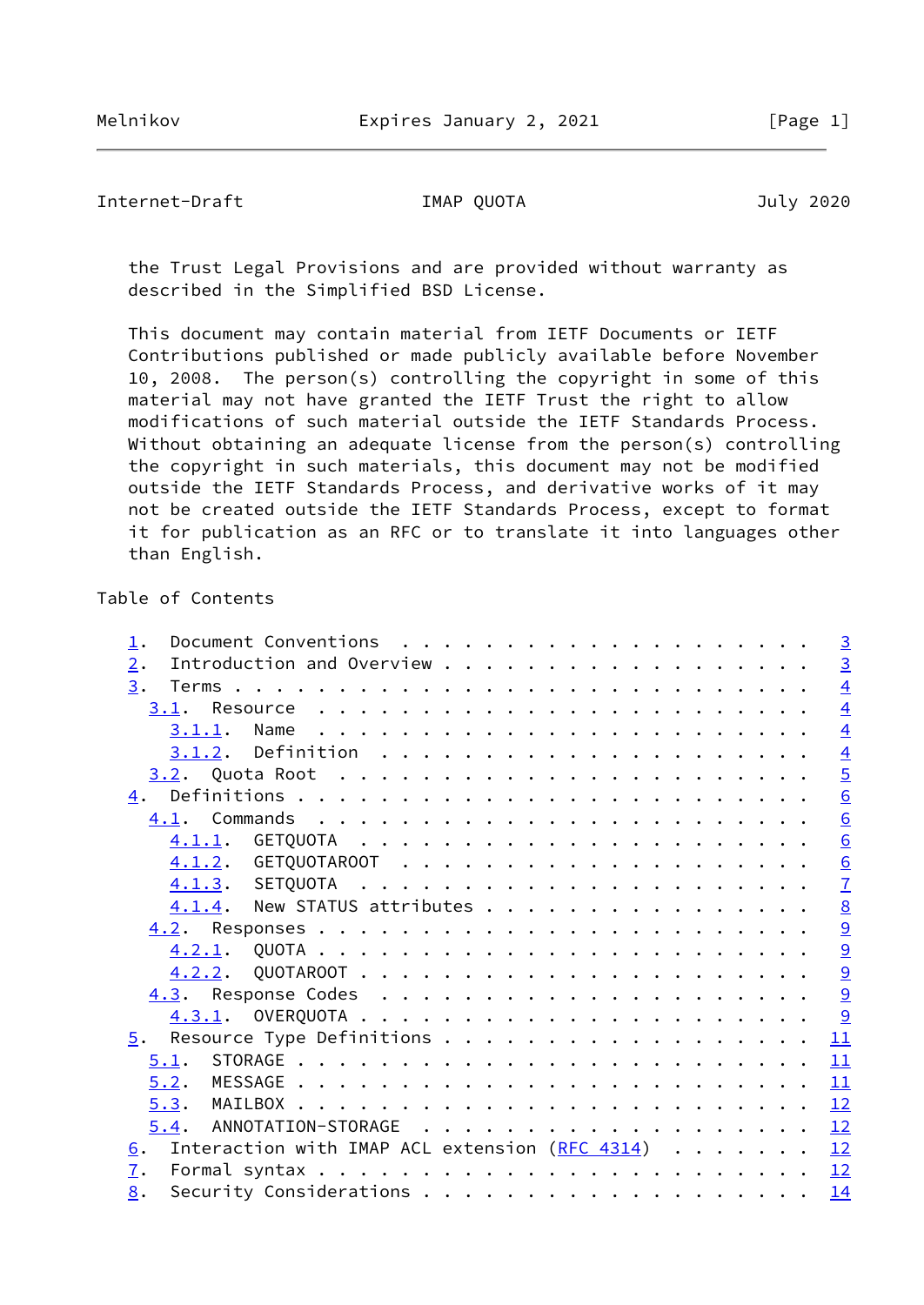| 9.1. Registrations of IMAP Quota Resource Types $15$ |  |
|------------------------------------------------------|--|
|                                                      |  |
|                                                      |  |
|                                                      |  |

Melnikov Expires January 2, 2021 [Page 2]

<span id="page-2-1"></span>Internet-Draft IMAP QUOTA July 2020

| 13. Changes since RFC 2087 16   |  |  |  |  |  |  |  |  |  |  |
|---------------------------------|--|--|--|--|--|--|--|--|--|--|
|                                 |  |  |  |  |  |  |  |  |  |  |
| 14.1. Normative References 17   |  |  |  |  |  |  |  |  |  |  |
| 14.2. Informative References 17 |  |  |  |  |  |  |  |  |  |  |
|                                 |  |  |  |  |  |  |  |  |  |  |

<span id="page-2-0"></span>[1](#page-2-0). Document Conventions

 In protocol examples, this document uses a prefix of "C: " to denote lines sent by the client to the server, and "S: " for lines sent by the server to the client. Lines prefixed with "// " are comments explaining the previous protocol line. These prefixes and comments are not part of the protocol. Lines without any of these prefixes are continuations of the previous line, and no line break is present in the protocol unless specifically mentioned.

 Again, for examples, the hierarchy separator on the server is presumed to be "/" throughout. None of these assumptions is required nor recommended by this document.

 The key words "MUST", "MUST NOT", "REQUIRED", "SHALL", "SHALL NOT", "SHOULD", "SHOULD NOT", "RECOMMENDED", "NOT RECOMMENDED", "MAY", and "OPTIONAL" in this document are to be interpreted as described in [BCP](https://datatracker.ietf.org/doc/pdf/bcp14) [14](https://datatracker.ietf.org/doc/pdf/bcp14) [RFC2119](https://datatracker.ietf.org/doc/pdf/rfc2119) [[RFC2119\]](https://datatracker.ietf.org/doc/pdf/rfc2119) 8174 [[RFC8174](https://datatracker.ietf.org/doc/pdf/rfc8174)] when, and only when, they appear in all capitals, as shown here.

Other capitalised words are IMAP4 [[RFC3501](https://datatracker.ietf.org/doc/pdf/rfc3501)] keywords or keywords from this document.

<span id="page-2-2"></span>[2](#page-2-2). Introduction and Overview

 This document defines a couple of extension to the Internet Message Access Protocol [\[RFC3501](https://datatracker.ietf.org/doc/pdf/rfc3501)] for querying and manipulating administrative limits on resource usage (quotas).

The capability "QUOTA", denotes a [RFC2087](https://datatracker.ietf.org/doc/pdf/rfc2087) [[RFC2087](https://datatracker.ietf.org/doc/pdf/rfc2087)] compliant server.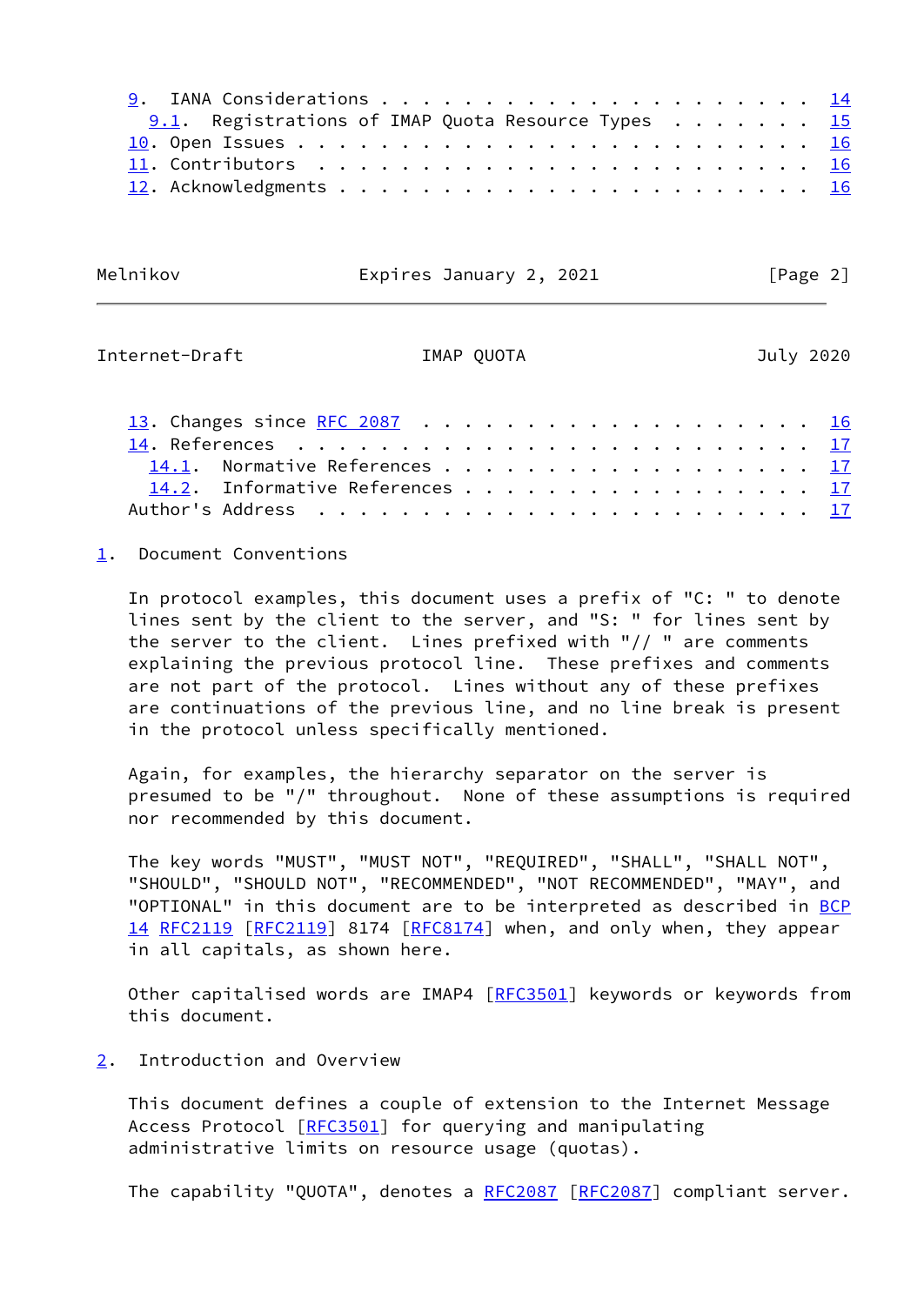Some responses and response codes defined in this document are not present in such servers (see [Section 13](#page-17-4) for more details), and clients MUST NOT rely on their presence in the absence of any capability beginning with "QUOTA=".

 Any server compliant with this document MUST also return at least one capability starting with "QUOTA=RES-" prefix, as described in [Section 3.1](#page-3-2).

 Any server compliant with this document that implements the SETQUOTA command (see [Section 4.1.3](#page-7-0)) MUST also return the "QUOTASET" capability.

| Melnikov | Expires January 2, 2021 | [Page 3] |
|----------|-------------------------|----------|
|          |                         |          |

<span id="page-3-1"></span>Internet-Draft IMAP QUOTA July 2020

 This document also reserves all other capabilities starting with "QUOTA=" prefix for future IETF stream standard track or experimental extensions to this document.

 Quotas can be used to restrict clients for administrative reasons, but the QUOTA extension can also be used to indicate system limits and current usage levels to clients.

Although [RFC2087](https://datatracker.ietf.org/doc/pdf/rfc2087) [\[RFC2087](https://datatracker.ietf.org/doc/pdf/rfc2087)] specified an IMAP4 QUOTA extension, and this has seen deployment in servers, it has seen little deployment in clients. Since the meaning of the resources was left implementation dependant, it was impossible for a client implementation to determine which resources were supported, and impossible to determine which mailboxes were in a given quota root, without a priori knowledge of the implementation.

# <span id="page-3-0"></span>[3](#page-3-0). Terms

## <span id="page-3-2"></span>[3.1](#page-3-2). Resource

A resource has a name, a formal definition.

## <span id="page-3-3"></span>[3.1.1](#page-3-3). Name

The resource name is an atom, as defined in IMAP4rev1 [[RFC3501](https://datatracker.ietf.org/doc/pdf/rfc3501)]. These MUST be registered with IANA. Implementation specific resources begin with "V-" .

Supported resource names MUST be advertised as a capability, by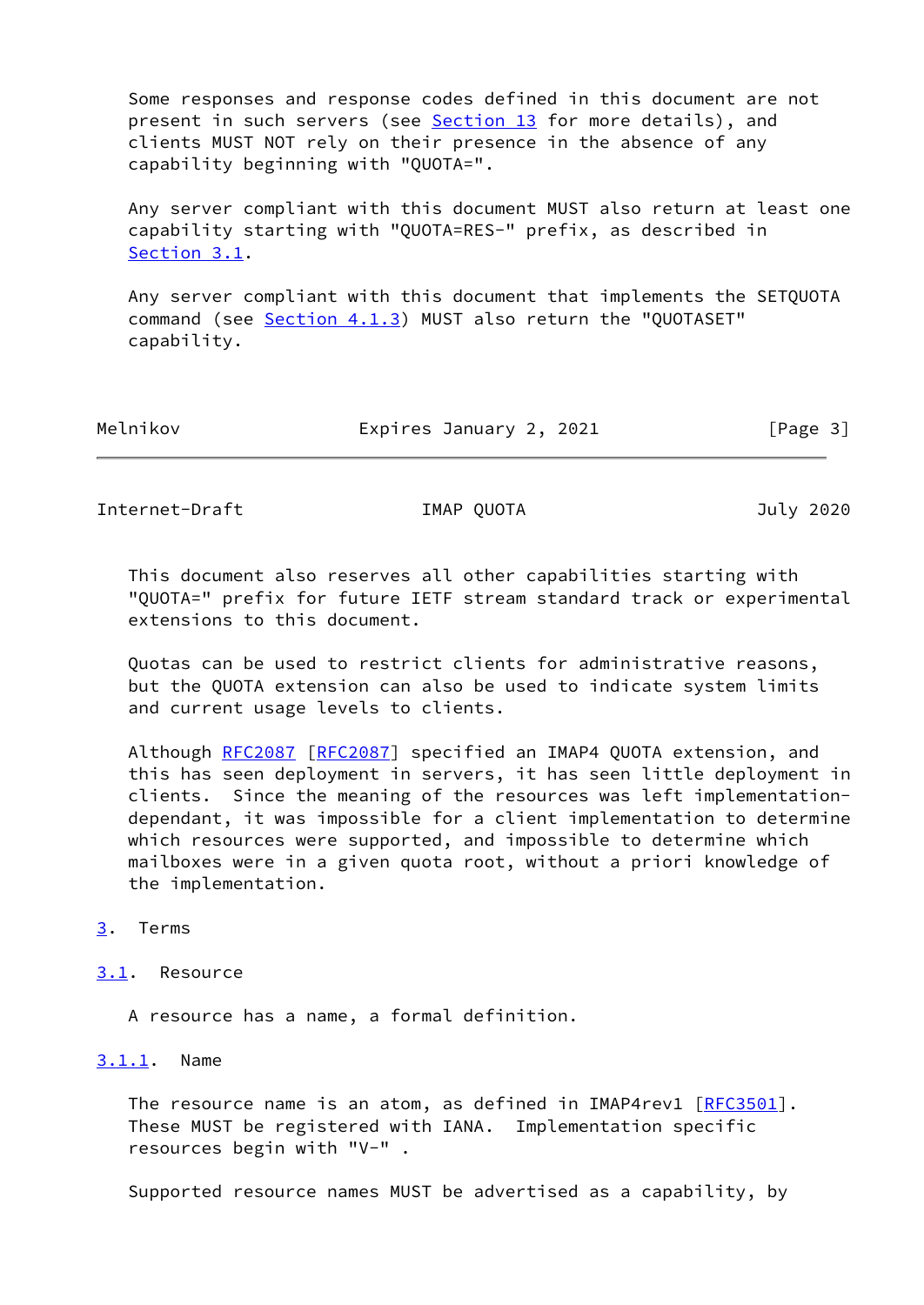prepending the resource name with "QUOTA=RES-". A server compliant with this specification is not required to support all reported resource types on all quota roots.

<span id="page-4-0"></span>[3.1.2](#page-4-0). Definition

 The resource definition or document containing it, while not visible through the protocol, SHOULD be registered with IANA.

 The usage of a resource MUST be represented as a 32 bit unsigned integer. 0 indicates that the resource is exhausted. Usage integers don't necessarily represent proportional use, so clients MUST NOT compare available resource between two separate quota roots on the same or different servers.

 Limits will be specified as, and MUST be represented as, an integer. 0 indicates that any usage is prohibited.

Melnikov **Expires January 2, 2021** [Page 4]

<span id="page-4-2"></span>Internet-Draft IMAP QUOTA July 2020

Limits may be hard or soft - that is, an implementation MAY choose, or be configured, to disallow any command if the limit on a resource is or would be exceeded.

 All resources which the server handles must be advertised in a CAPABILITY constisting of the resource name prefixed by "QUOTA=RES-". For compatability with [RFC 2087 \[RFC2087](https://datatracker.ietf.org/doc/pdf/rfc2087)], a client which discovers resources available on the server which are not advertised through this mechanism MUST treat them as if they were completely opaque, and without any meaning.

The resources STORAGE ([Section 5.1](#page-11-2)), MESSAGE [\(Section 5.2](#page-12-0)), MAILBOX [\(Section 5.3](#page-12-1)) and ANNOTATION-STORAGE [\(Section 5.4](#page-12-3)) are defined in this document.

## <span id="page-4-1"></span>[3.2](#page-4-1). Quota Root

 Each mailbox has zero or more implementation-defined named "quota roots". Each quota root has zero or more resource limits (quotas). All mailboxes that share the same named quota root share the resource limits of the quota root.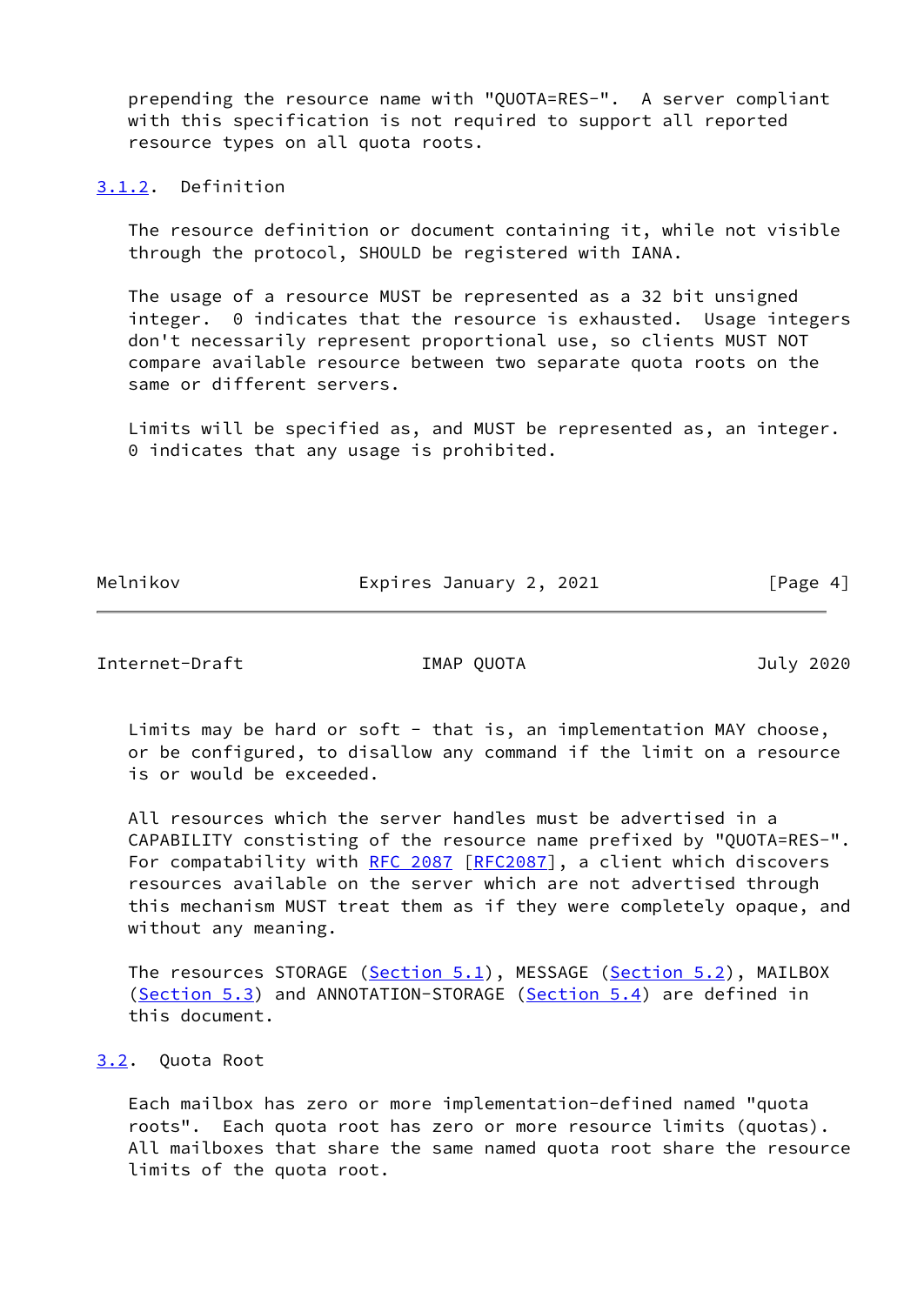Quota root names need not be mailbox names, nor is there any relationship defined by this memo between a Quota root name and a mailbox name. A quota root name is an astring, as defined in IMAP4 [\[RFC3501](https://datatracker.ietf.org/doc/pdf/rfc3501)]. It SHOULD be treated as an opaque string by any clients.

 Quota roots are used since not all implementations may be able to calculate usage, or apply quotas, on arbitary mailboxes or mailbox hierarchies.

 Not all resources may be limitable or calculatable for all quota roots. Further, not all resources may support all limits - some limits may be present in the underlying system. A server implementation of this memo SHOULD advise the client of such inherent limits, by generating QUOTA [\(Section 4.2.1](#page-9-2)) responses and SHOULD advise the client of which resources are limitable for a particular quota root. A SETQUOTA [\(Section 4.1.3](#page-7-0)) command MAY also round a quota limit in an implementation dependant way, if the granularity of the underlying system demands it. A client MUST be prepared for a SETQUOTA [\(Section 4.1.3\)](#page-7-0) command to fail if a limit cannot be set.

Implementation Notes:

 This means that, for example under UNIX, a quota root may have a MESSAGE [\(Section 5.2](#page-12-0)) quota always set due to the number of inodes available on the filesystem, and similarly STORAGE ([Section 5.1\)](#page-11-2) may be rounded to the nearest block and limited by free filesystem space.

| Melnikov | Expires January 2, 2021 | [Page 5] |
|----------|-------------------------|----------|
|          |                         |          |

<span id="page-5-1"></span>Internet-Draft IMAP QUOTA July 2020

# <span id="page-5-0"></span>[4](#page-5-0). Definitions

<span id="page-5-2"></span>[4.1](#page-5-2). Commands

The following commands exist for manipulation and querying quotas.

## <span id="page-5-3"></span>[4.1.1](#page-5-3). GETQUOTA

Arguments: quota root

Responses: REQUIRED untagged responses: QUOTA

 Result: OK - getquota completed NO - getquota error: no such quota root, permission denied BAD - command unknown or arguments invalid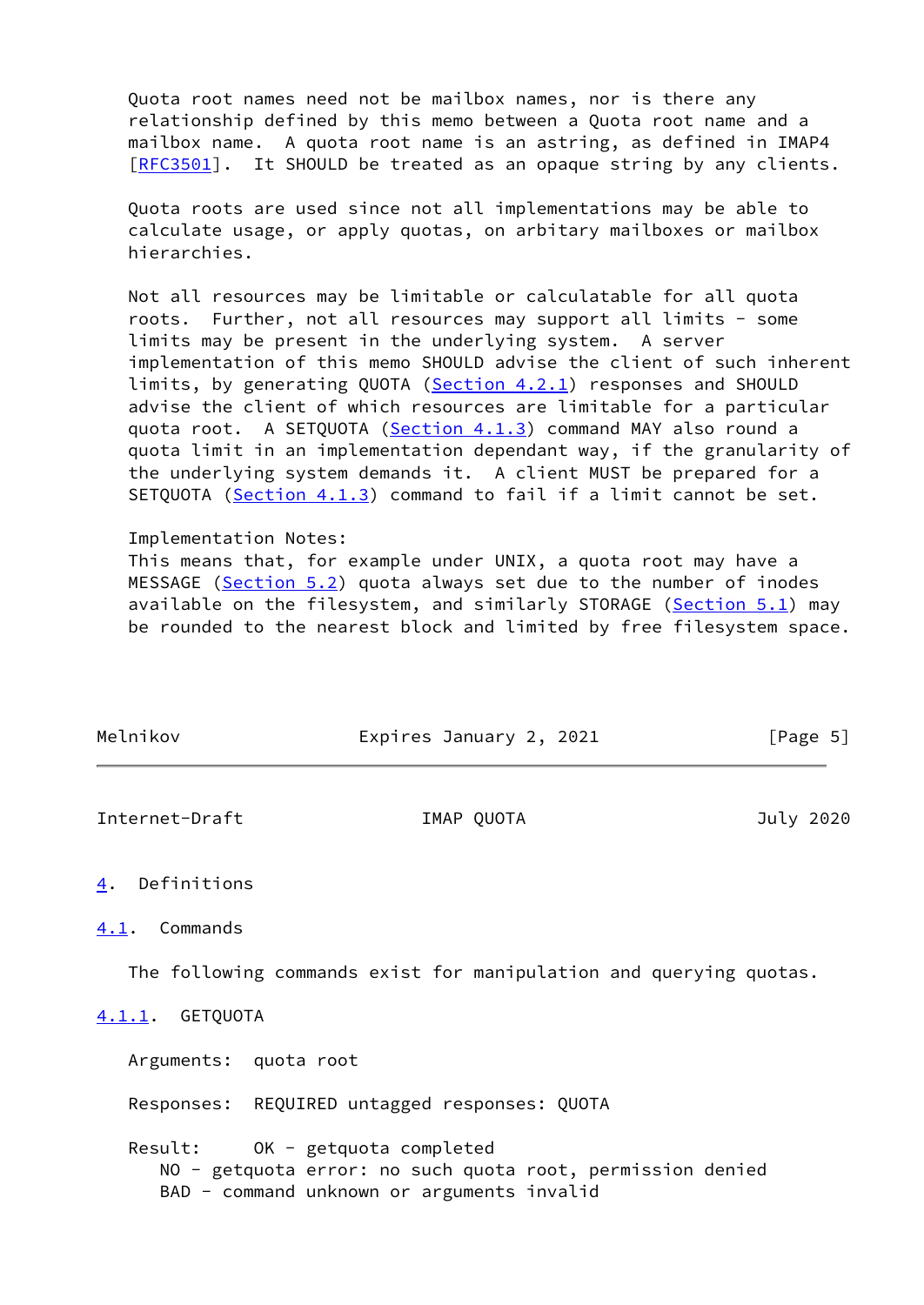The GETQUOTA command takes the name of a quota root and returns the quota root's resource usage and limits in an untagged QUOTA response. The client can try using any of the resource types returned in CAPABILITY response (i.e. all capability items with "QUOTA=RES-" prefix), however the server is not required to support any specific resource type for any particular quota root.

Example:

S: \* CAPABILITY [[...\]](#page-7-2) QUOTA QUOTA=RES-STORAGE [\[...](#page-7-2)] [[...\]](#page-7-2) C: G0001 GETQUOTA "!partition/sda4" S: \* QUOTA "!partition/sda4" (STORAGE 104 10923847) S: G0001 OK Getquota complete

## <span id="page-6-0"></span>[4.1.2](#page-6-0). GETQUOTAROOT

Arguments: mailbox name

Responses: REQUIRED untagged responses: QUOTAROOT, QUOTA

 Result: OK - getquotaroot completed NO - getquotaroot error: permission denied BAD - command unknown or arguments invalid

 The GETQUOTAROOT command takes a mailbox name and returns the list of quota roots for the mailbox in an untagged QUOTAROOT response. For each listed quota root, it also returns the quota root's resource usage and limits in an untagged QUOTA response.

| Melnikov | Expires January 2, 2021 | [Page 6] |
|----------|-------------------------|----------|
|          |                         |          |

<span id="page-6-1"></span>Internet-Draft IMAP QUOTA July 2020

 Note that the mailbox name parameter doesn't have to reference an existing mailbox. This can be handy in order to determine which quotaroot would apply to a mailbox when it gets created.

Example:

S: \* CAPABILITY  $[\dots]$  QUOTA QUOTA=RES-STORAGE QUOTA=RES-MESSAGE [[...\]](#page-7-2)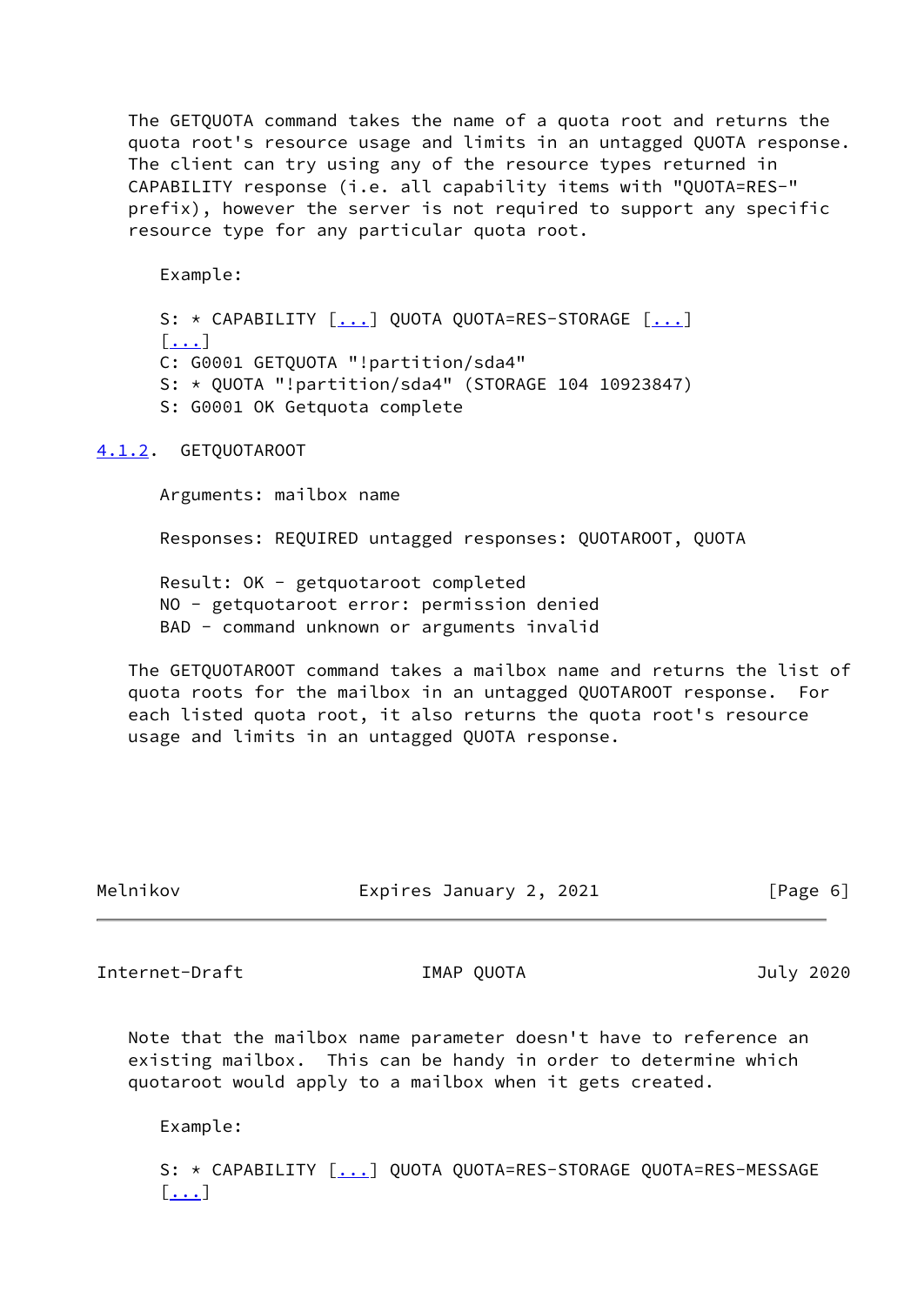[[...\]](#page-7-2) C: G0002 GETQUOTAROOT INBOX S: \* QUOTAROOT INBOX "#user/alice" "!partition/sda4" S: \* QUOTA "#user/alice" (MESSAGE 42 1000) S: \* QUOTA "!partition/sda4" (STORAGE 104 10923847) S: G0002 OK Getquotaroot complete

### <span id="page-7-0"></span>[4.1.3](#page-7-0). SETQUOTA

 Arguments: quota root list of resource limits Responses: untagged responses: QUOTA Result: OK - setquota completed NO - setquota error: can't set that data BAD - command unknown or arguments invalid

 Note that unlike other command/responses/response codes defined in this document, support for SETQUOTA command requires the server to advertise "QUOTASET" capability.

 The SETQUOTA command takes the name of a mailbox quota root and a list of resource limits. The resource limits for the named quota root are changed to be the specified limits. Any previous resource limits for the named quota root are discarded.

 If the named quota root did not previously exist, an implementation may optionally create it and change the quota roots for any number of existing mailboxes in an implementation-defined manner.

 If the implementation chooses to change the quota roots for some existing mailboxes such changes SHOULD be announced with untagged QUOTA responses.

Example:

 S: \* CAPABILITY [[...\]](#page-7-2) QUOTA QUOTASET QUOTA=RES-STORAGE QUOTA=RES-  $MESSAGE$   $[\ldots]$ 

| Melnikov | Expires January 2, 2021 | [Page 7] |
|----------|-------------------------|----------|
|----------|-------------------------|----------|

<span id="page-7-1"></span>Internet-Draft IMAP QUOTA July 2020

<span id="page-7-2"></span> $[\ldots]$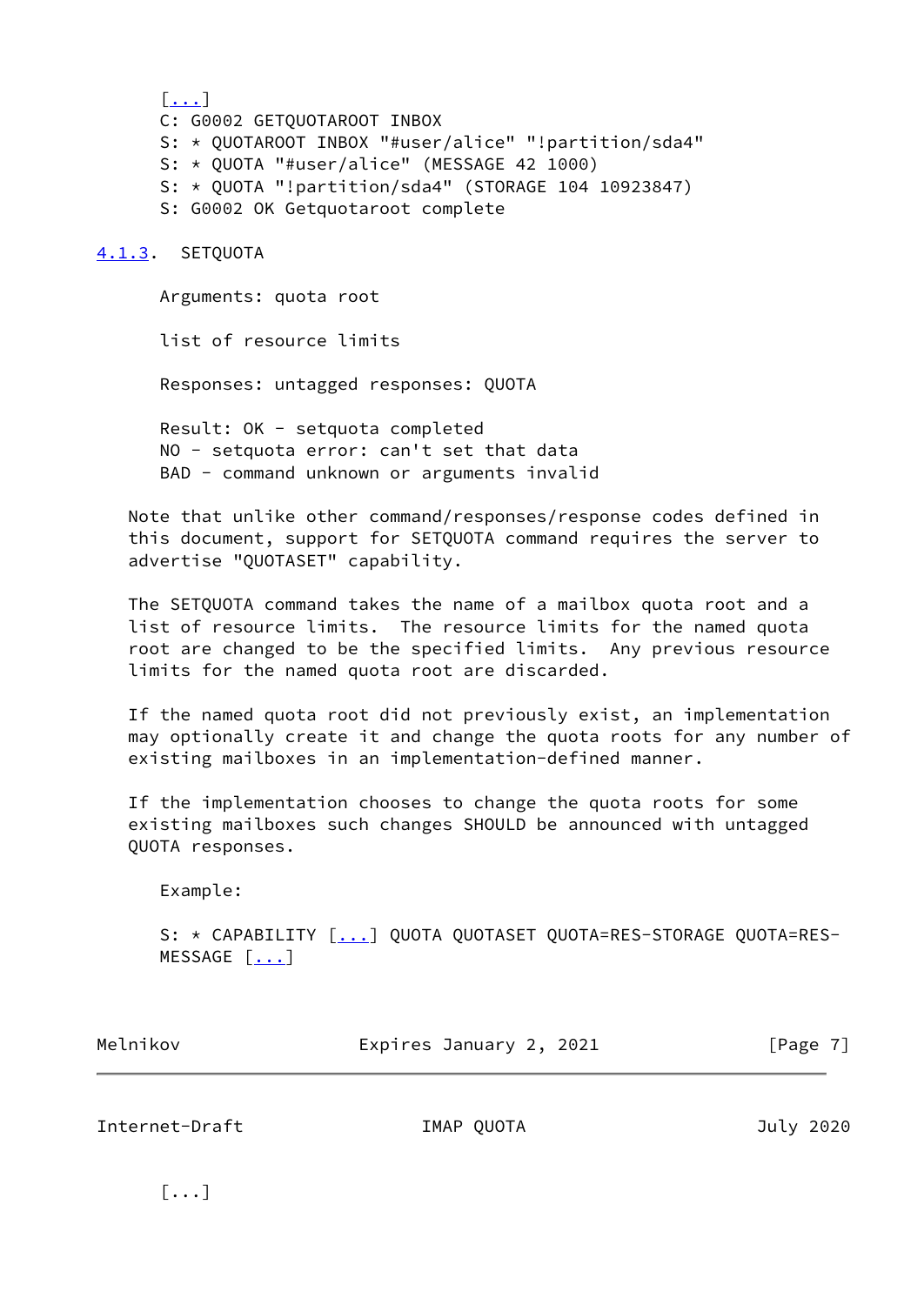C: S0000 GETQUOTA "#user/alice" S: \* QUOTA "#user/alice" (STORAGE 54 111 MESSAGE 42 1000) S: S0000 OK Getquota completed C: S0001 SETQUOTA "#user/alice" (STORAGE 510) S: \* QUOTA "#user/alice" (STORAGE 58 512)

 // The server has rounded the STORAGE quota limit requested to the nearest 512 blocks of 1024 octects, or else another client has performed a near simultaneous SETQUOTA, using a limit of 512.

 S: S0001 OK Rounded quota C: S0002 SETQUOTA "!partition/sda4" (STORAGE 99999999) S: \* QUOTA "!partition/sda4" (STORAGE 104 10923847)

 // The server has not changed the quota, since this is a filesystem limit, and cannot be changed. The QUOTA response here is entirely optional.

S: S0002 NO Cannot change system limit

<span id="page-8-0"></span>[4.1.4](#page-8-0). New STATUS attributes

 DELETED and DELETED-STORAGE status data items allow to estimate the amount of resource freed by an EXPUNGE on a mailbox.

 DELETED status data item requests the server to return the number of messages with \Deleted flag set.

 DELETED-STORAGE status data item requests the server to return the amount of storage space that can be reclaimed by performing EXPUNGE on the mailbox. The server SHOULD return the exact value, however it is recognized that the server may have to do non-trivial amount of work to calculate it. If the calculation of the exact value would take a long time, the server MAY instead return the sum of [RFC822](https://datatracker.ietf.org/doc/pdf/rfc822).SIZEs of messages with the \Deleted flag set.

Example:

S: \* CAPABILITY [[...\]](#page-7-2) QUOTA QUOTA=RES-STORAGE QUOTA-RES-MESSAGE [[...\]](#page-7-2)  $\lceil \cdot \rceil$  C: S0003 STATUS INBOX (MESSAGES DELETED DELETED-STORAGE) S: \* STATUS INBOX (MESSAGES 12 DELETED 4 DELETED-STORAGE 8)

 // 12 messages, 4 of which would be deleted when an EXPUNGE happens.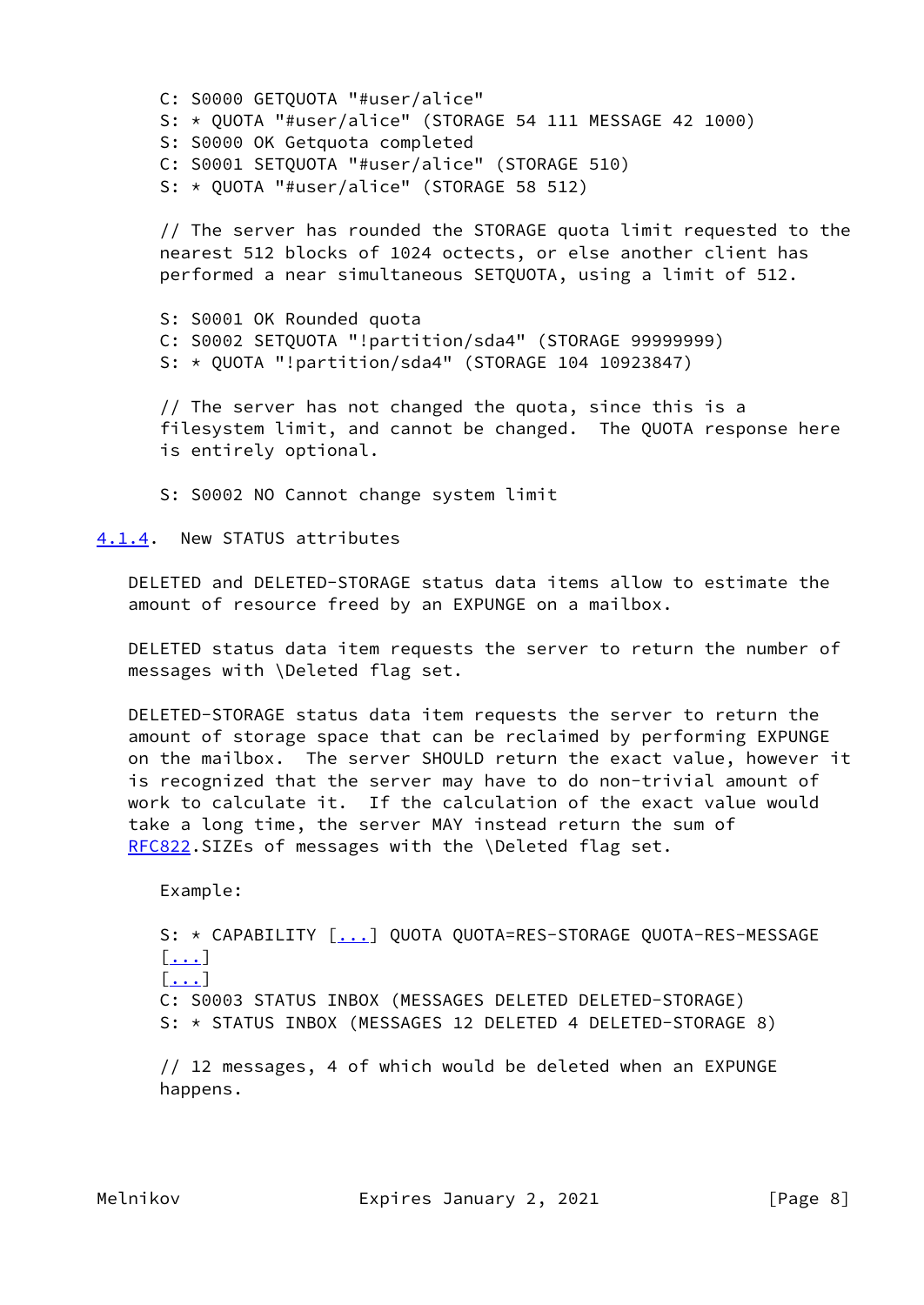<span id="page-9-1"></span>Internet-Draft IMAP QUOTA July 2020

S: S0003 OK Status complete.

<span id="page-9-0"></span>[4.2](#page-9-0). Responses

The following responses may be sent by the server.

<span id="page-9-2"></span>[4.2.1](#page-9-2). QUOTA

 Data: quota root name list of resource names, usages, and limits

 This response occurs as a result of a GETQUOTA or GETQUOTAROOT command. The first string is the name of the quota root for which this quota applies.

 The name is followed by a S-expression format list of the resource usage and limits of the quota root. The list contains zero or more triplets. Each triplet contains a resource name, the current usage of the resource, and the resource limit.

 Resources not named in the list are not limited in the quota root. Thus, an empty list means there are no administrative resource limits in the quota root.

Example: S: \* QUOTA "" (STORAGE 10 512)

<span id="page-9-3"></span>[4.2.2](#page-9-3). QUOTAROOT

 Data: mailbox name zero or more quota root names

 This response occurs as a result of a GETQUOTAROOT command. The first string is the mailbox and the remaining strings are the names of the quota roots for the mailbox.

Example:

S: \* QUOTAROOT INBOX ""

S: \* QUOTAROOT comp.mail.mime

<span id="page-9-4"></span>[4.3](#page-9-4). Response Codes

<span id="page-9-5"></span>[4.3.1](#page-9-5). OVERQUOTA

OVERQUOTA response code SHOULD be returned in the tagged NO response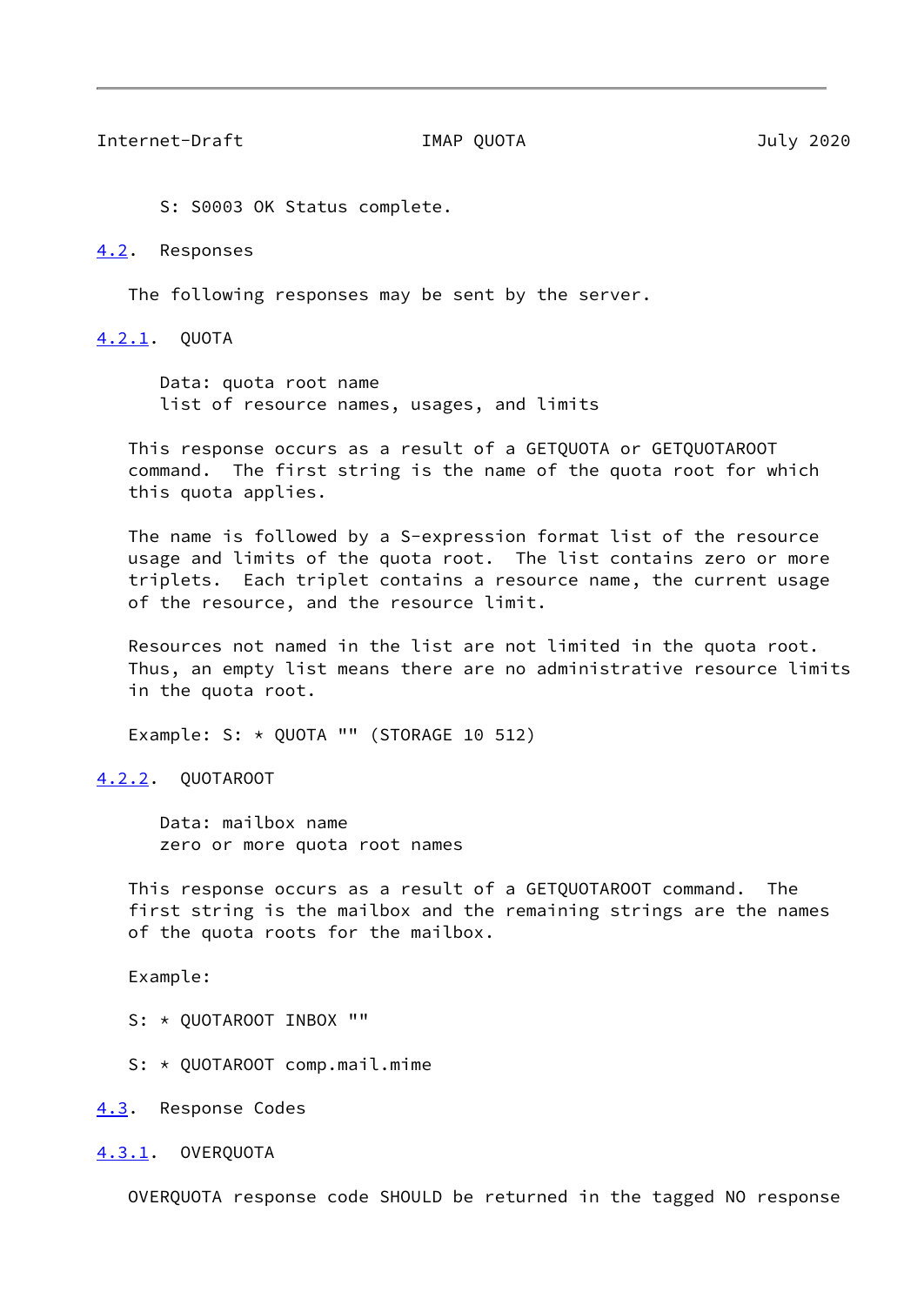to an APPEND/COPY/MOVE when the addition of the message(s) puts the target mailbox over any one of its quota limits.

Melnikov **Expires January 2, 2021** [Page 9]

Internet-Draft IMAP QUOTA July 2020

Example:

 S: C: A003 APPEND Drafts (\Seen \$MDNSent) {310} S: + Ready for literal data C: Date: Mon, 7 Feb 1994 21:52:25 -0800 (PST) C: From: Fred Foobar <foobar@Blurdybloop.COM> C: Subject: afternoon meeting C: To: mooch@owatagu.siam.edu C: Message-Id: <B27397-0100000@Blurdybloop.COM> C: MIME-Version: 1.0 C: Content-Type: TEXT/PLAIN; CHARSET=US-ASCII  $C:$  C: Hello Joe, do you think we can meet at 3:30 tomorrow? C: S: A003 NO [OVERQUOTA] APPEND Failed

 The OVERQUOTA response code MAY also be returned in an untagged NO response when a mailbox exceeds soft quota. Such responses have 2 forms. If it is followed by a tag, the tag refers to the command that caused this (such as APPEND or COPY) and the OVERQUOTA response code applies to the target mailbox specified by such command. If the OVERQUOTA response code is not followed by the tag, this means that an external event (e.g. LMTP delivery or APPEND/COPY in another IMAP connection) caused this event and the event applies to the currently selected mailbox. In particular, this means that such OVERQUOTA response codes MUST NOT be returned if there is no mailbox selected or if a mailbox other than the currently selected one exceeds soft quota.

Example:

- S: C: A003 APPEND Drafts (\Seen \$MDNSent) {310}
- S: + Ready for literal data
- C: Date: Mon, 7 Feb 1994 21:52:25 -0800 (PST)
- C: From: Fred Foobar <foobar@Blurdybloop.COM>
- C: Subject: afternoon meeting
- C: To: mooch@owatagu.siam.edu
- C: Message-Id: <B27397-0100000@Blurdybloop.COM>
- C: MIME-Version: 1.0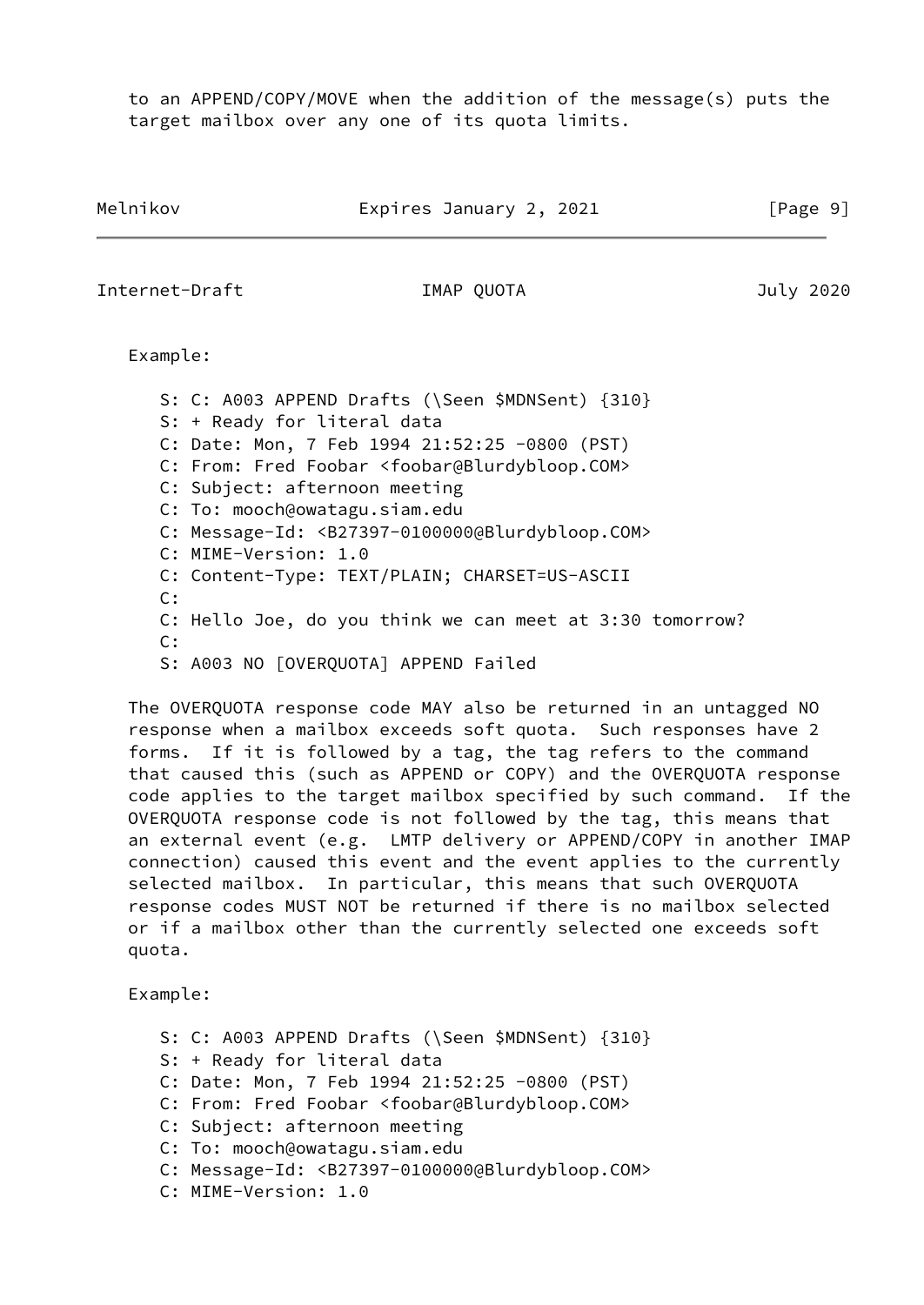C: Content-Type: TEXT/PLAIN; CHARSET=US-ASCII C: C: Hello Joe, do you think we can meet at 3:30 tomorrow? C: S: \* NO [OVERQUOTA A003] Soft quota has been exceeded S: A003 OK [APPENDUID 38505 3955] APPEND completed

Melnikov **Expires January 2, 2021** [Page 10]

<span id="page-11-1"></span>Internet-Draft IMAP QUOTA July 2020

## <span id="page-11-0"></span>[5](#page-11-0). Resource Type Definitions

 The following resource types are defined in this memo. A server supporting a resource type MUST advertise this as a CAPABILITY with a name consisting of the resource name prefixed by "QUOTA=RES-". A server MAY support mupltiple resource types, and MUST advertise all resource types it supports.

# <span id="page-11-2"></span>[5.1](#page-11-2). STORAGE

 The physical space estimate, in units of 1024 octets, of the mailboxes governed by the quota root. This MAY not be the same as the sum of the [RFC822](https://datatracker.ietf.org/doc/pdf/rfc822).SIZE of the messages. Some implementations MAY include metadata sizes for the messages and mailboxes, other implementations MAY store messages in such a way that the physical space used is smaller, for example due to use of compression. Additional messages might not increase the usage. Client MUST NOT use the usage figure for anything other than informational purposes, for example, they MUST NOT refuse to APPEND a message if the limit less the usage is smaller than the [RFC822](https://datatracker.ietf.org/doc/pdf/rfc822).SIZE divided by 1024 of the message, but it MAY warn about such condition.

 The usage figure may change as a result of performing actions not associated with adding new messages to the mailbox, such as SEARCH, since this may increase the amount of metadata included in the calculations.

 Support for this resource MUST be indicated by the server by advertising the CAPABILITY "QUOTA=RES-STORAGE".

A resource named the same was also given as an example in [RFC2087](https://datatracker.ietf.org/doc/pdf/rfc2087) [\[RFC2087](https://datatracker.ietf.org/doc/pdf/rfc2087)]. This document provides a more precise definition.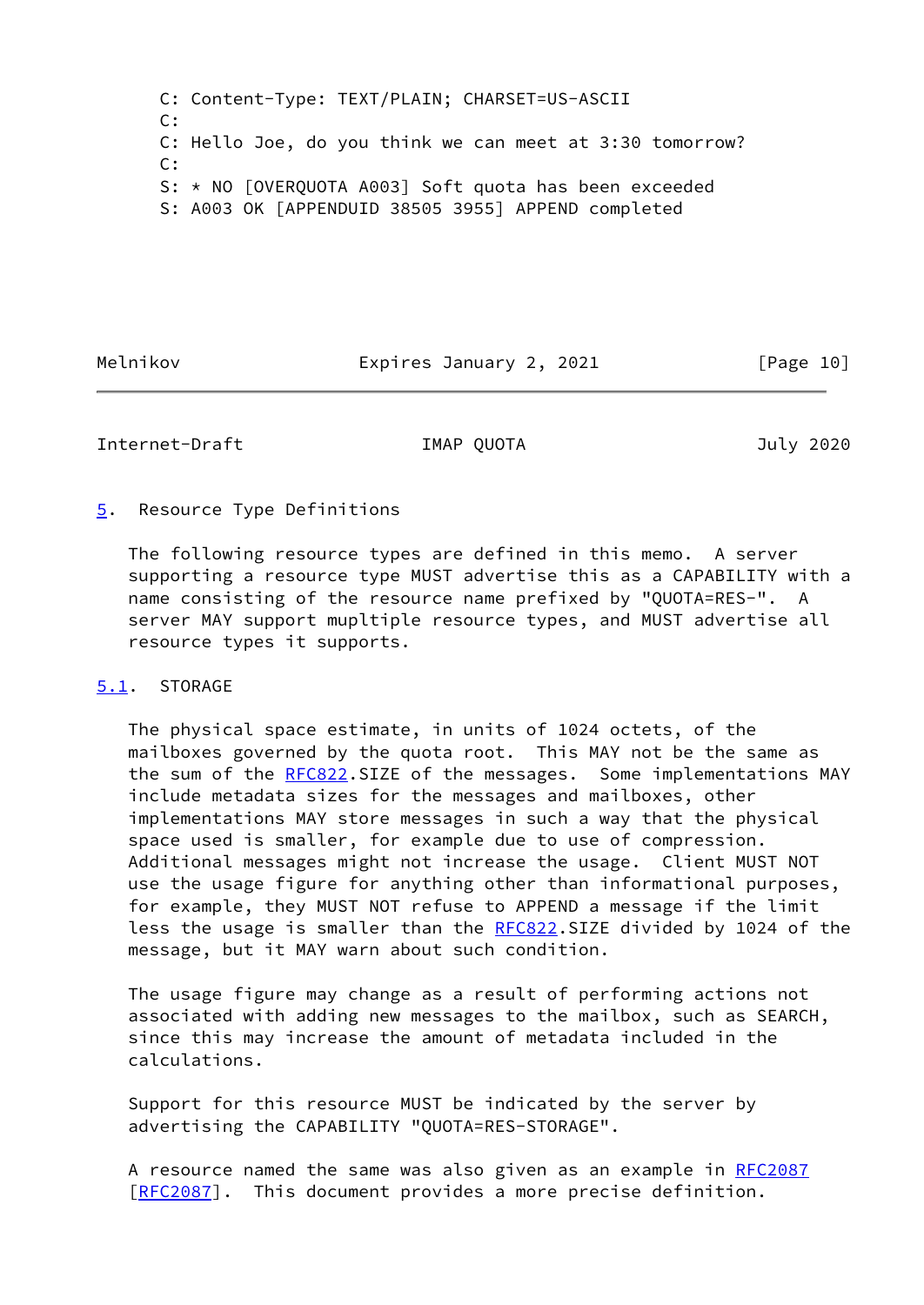### <span id="page-12-0"></span>[5.2](#page-12-0). MESSAGE

 The number of messages stored within the mailboxes governed by the quota root. This MUST be an exact number, however, clients MUST NOT assume that a change in the usage indicates a change in the number of messages available, since the quota root may include mailboxes the client has no access to.

 Support for this resource MUST be indicated by the server by advertising the CAPABILITY "QUOTA=RES-MESSAGE".

 A resource named the same was also given as an example in [RFC2087](https://datatracker.ietf.org/doc/pdf/rfc2087) [\[RFC2087](https://datatracker.ietf.org/doc/pdf/rfc2087)]. This document provides a more precise definition.

Melnikov Expires January 2, 2021 [Page 11]

<span id="page-12-2"></span>Internet-Draft IMAP QUOTA July 2020

## <span id="page-12-1"></span>[5.3](#page-12-1). MAILBOX

 The number of mailboxes governed by the quota root. This MUST be an exact number, however, clients MUST NOT assume that a change in the usage indicates a change in the number of mailboxes, since the quota root may include mailboxes the client has no access to.

 Support for this resource MUST be indicated by the server by advertising the CAPABILITY "QUOTA=RES-MAILBOX".

# <span id="page-12-3"></span>[5.4](#page-12-3). ANNOTATION-STORAGE

 [[CREF1: Bron to check whether this is a sensible description and whether it is needed at all:]] The maximum size of all annotations [\[RFC5257](https://datatracker.ietf.org/doc/pdf/rfc5257)], in units of 1024 octets, associated with all messages in the mailboxes governed by the quota root.

 Support for this resource MUST be indicated by the server by advertising the CAPABILITY "QUOTA=RES-ANNOTATION-STORAGE".

<span id="page-12-4"></span>[6](#page-12-4). Interaction with IMAP ACL extension [\(RFC 4314](https://datatracker.ietf.org/doc/pdf/rfc4314))

This section lists [[RFC4314\]](https://datatracker.ietf.org/doc/pdf/rfc4314) rights required to execute quota related commands when both [RFC 4314](https://datatracker.ietf.org/doc/pdf/rfc4314) and this document are implemented.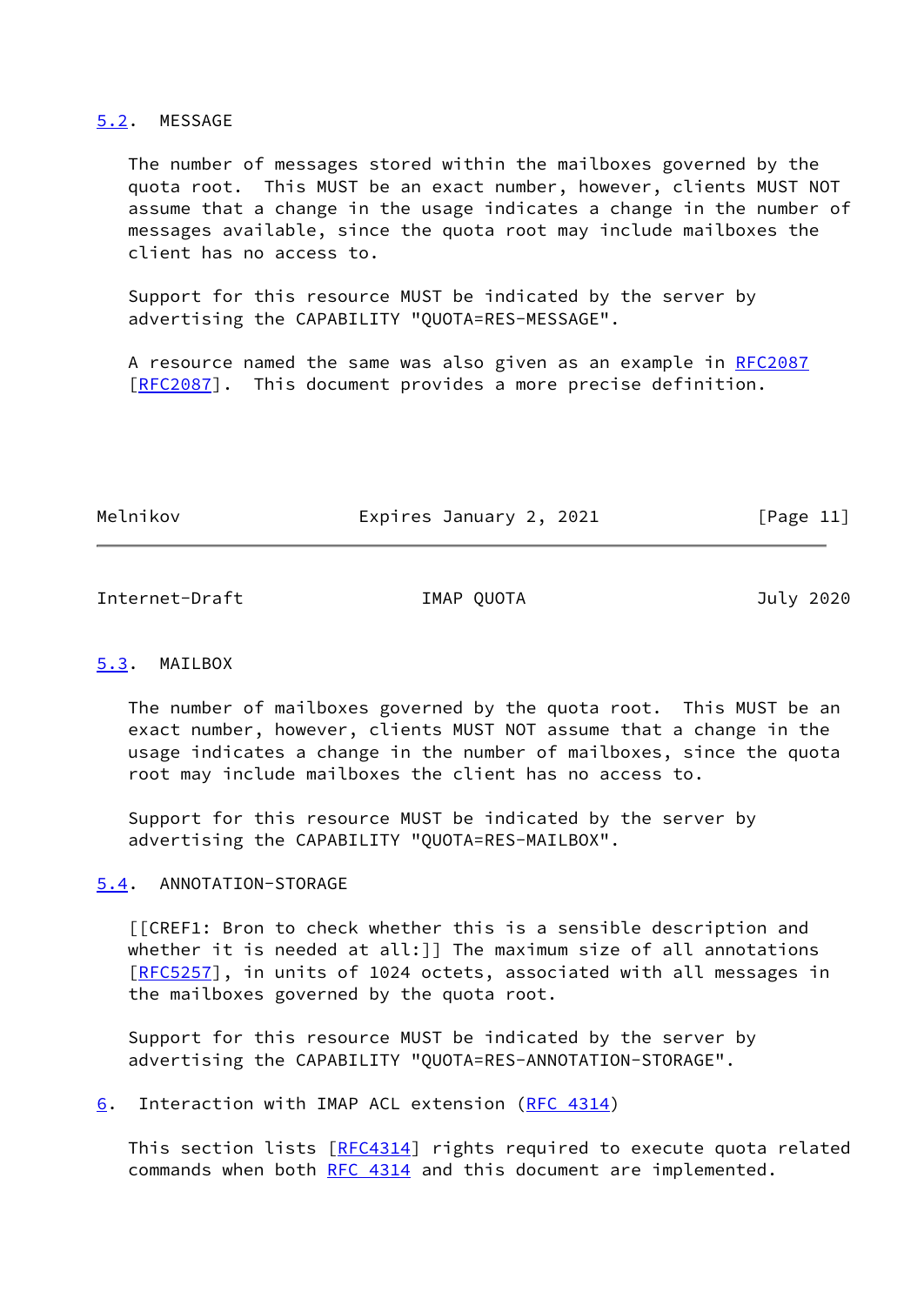| Operations\Ri   l<br>ghts |  | $r_{-}$ |  | s   w   i   c   x   t   e   a |              |  |                   | Any | Non     |
|---------------------------|--|---------|--|-------------------------------|--------------|--|-------------------|-----|---------|
| GETQUOTA                  |  |         |  |                               | $\mathbf{I}$ |  |                   |     | ★       |
| <b>GETQUOTAROOT</b>       |  | $\star$ |  |                               |              |  |                   |     | $\star$ |
| SETQUOTA                  |  |         |  |                               |              |  | $\cdot$ + $\cdot$ |     |         |

See Section [4 of RFC 4314](https://datatracker.ietf.org/doc/pdf/rfc4314#section-4) for conventions used in this table.

 [[CREF2: The above table needs to be reviewed based on feedback from existing and planned implementations.]]

<span id="page-13-0"></span>[7](#page-13-0). Formal syntax

 The following syntax specification uses the Augmented Backus-Naur Form (ABNF) notation as specified in [\[ABNF](#page-18-4)].

 Non-terminals referenced but not defined below are as defined by IMAP4 [[RFC3501](https://datatracker.ietf.org/doc/pdf/rfc3501)].

| Melnikov | Expires January 2, 2021 | [Page 12] |
|----------|-------------------------|-----------|

Internet-Draft IMAP QUOTA July 2020

 Except as noted otherwise, all alphabetic characters are case insensitive. The use of upper or lower case characters to define token strings is for editorial clarity only. Implementations MUST accept these strings in a case-insensitive fashion.

| getquota       | = "GETQUOTA" SP quota-root-name                                          |
|----------------|--------------------------------------------------------------------------|
| getquotaroot   | = "GETQUOTAROOT" SP mailbox                                              |
| quota-list     | = "(" quota-resource *(SP quota-resource) ")"                            |
| quota-resource | = resource-name SP resource-usage SP resource-<br>limit                  |
| quota-response | = "QUOTA" SP quota-root-name SP quota-list                               |
|                | quotaroot-response = "QUOTAROOT" SP mailbox $\star$ (SP quota-root-name) |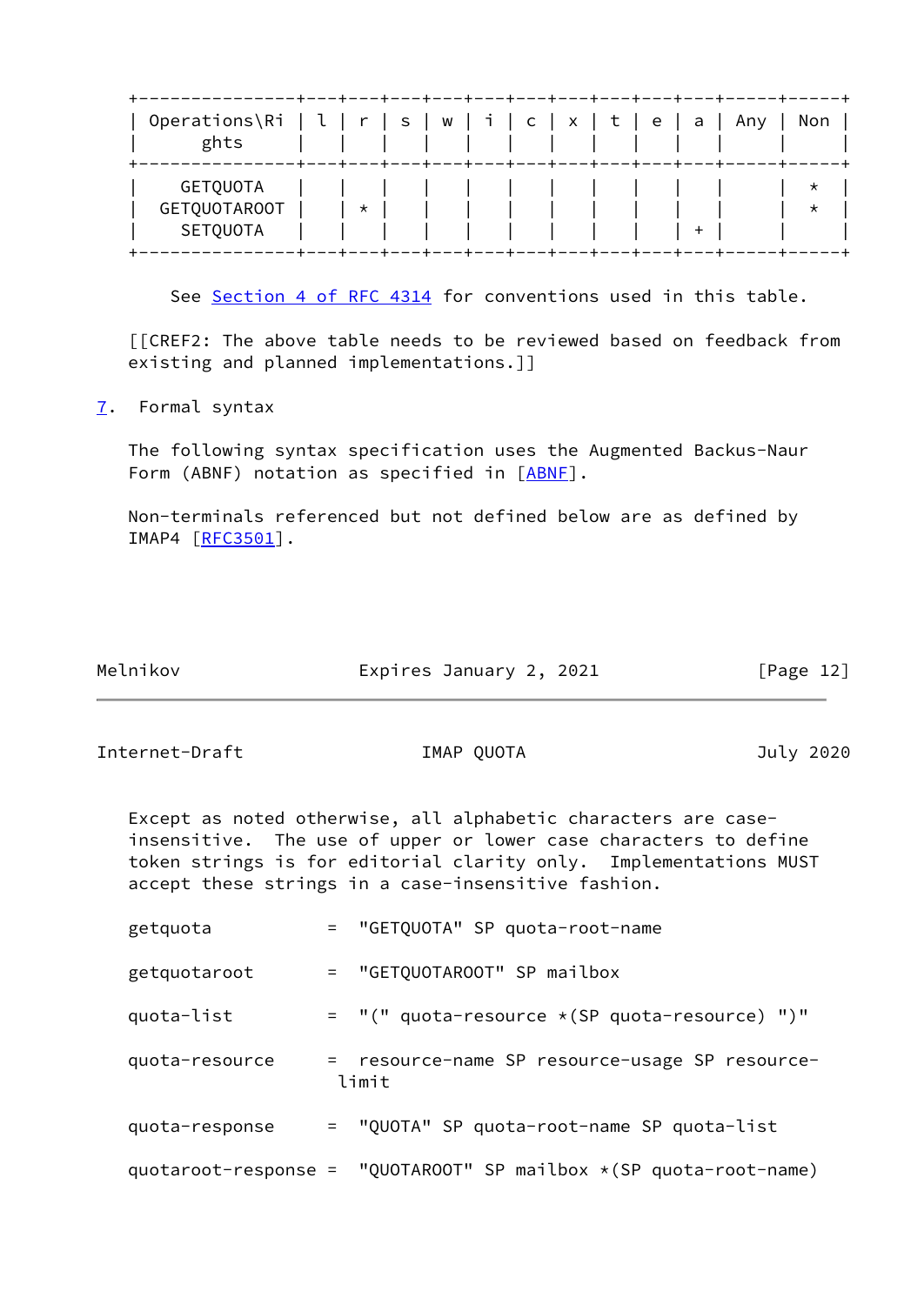| setquota                 | = "SETQUOTA" SP quota-root-name SP setquota-list                                                                                                              |
|--------------------------|---------------------------------------------------------------------------------------------------------------------------------------------------------------|
| setquota-list            | = "(" [setquota-resource * (SP setquota-resource)]<br>$"$ ) $"$                                                                                               |
|                          | setquota-resource = resource-name SP resource-limit                                                                                                           |
| quota-root-name          | $=$ astring                                                                                                                                                   |
| resource-limit           | $=$ number64                                                                                                                                                  |
| resource-name            | = "STORAGE" / "MESSAGE" / "MAILBOX" /<br>"ANNOTATION-STORAGE" / resource-name-vnd /<br>resource-name-ext                                                      |
| resource-name-vnd        | $=$ "V-" atom<br>;; Vendor specific, must be registered with IANA.<br>;; The "V-" prefix should be followed by a domain<br>name<br>;; under vendor's control. |
| resource-name-ext = atom | ;; Not starting with V- and defined<br>;; in a Standard Track or Experimental RFC                                                                             |
| $resource-names =$       | "(" [resource-name *(SP resource-name)] ")"                                                                                                                   |
| resource-usage           | $=$ number64<br>;; must be less than corresponding resource-limit                                                                                             |
|                          |                                                                                                                                                               |

<span id="page-14-0"></span>

| Melnikov         | Expires January 2, 2021                                                                                                            | [Page 13] |
|------------------|------------------------------------------------------------------------------------------------------------------------------------|-----------|
| Internet-Draft   | IMAP QUOTA                                                                                                                         | July 2020 |
| capability-quota | = capa-quota-res / "QUOTASET"<br>;; One or more capa-quota-res must be returned.<br>;; Also "QUOTASET" can optionally be returned. |           |
| capa-quota-res   | = "QUOTA=RES-" resource-name                                                                                                       |           |
| status-att       | =/ "DELETED" / "DELETED-STORAGE"                                                                                                   |           |
| status-att-val   | $=$ ("DELETED" SP number) /<br>("DELETED-STORAGE" SP number64)                                                                     |           |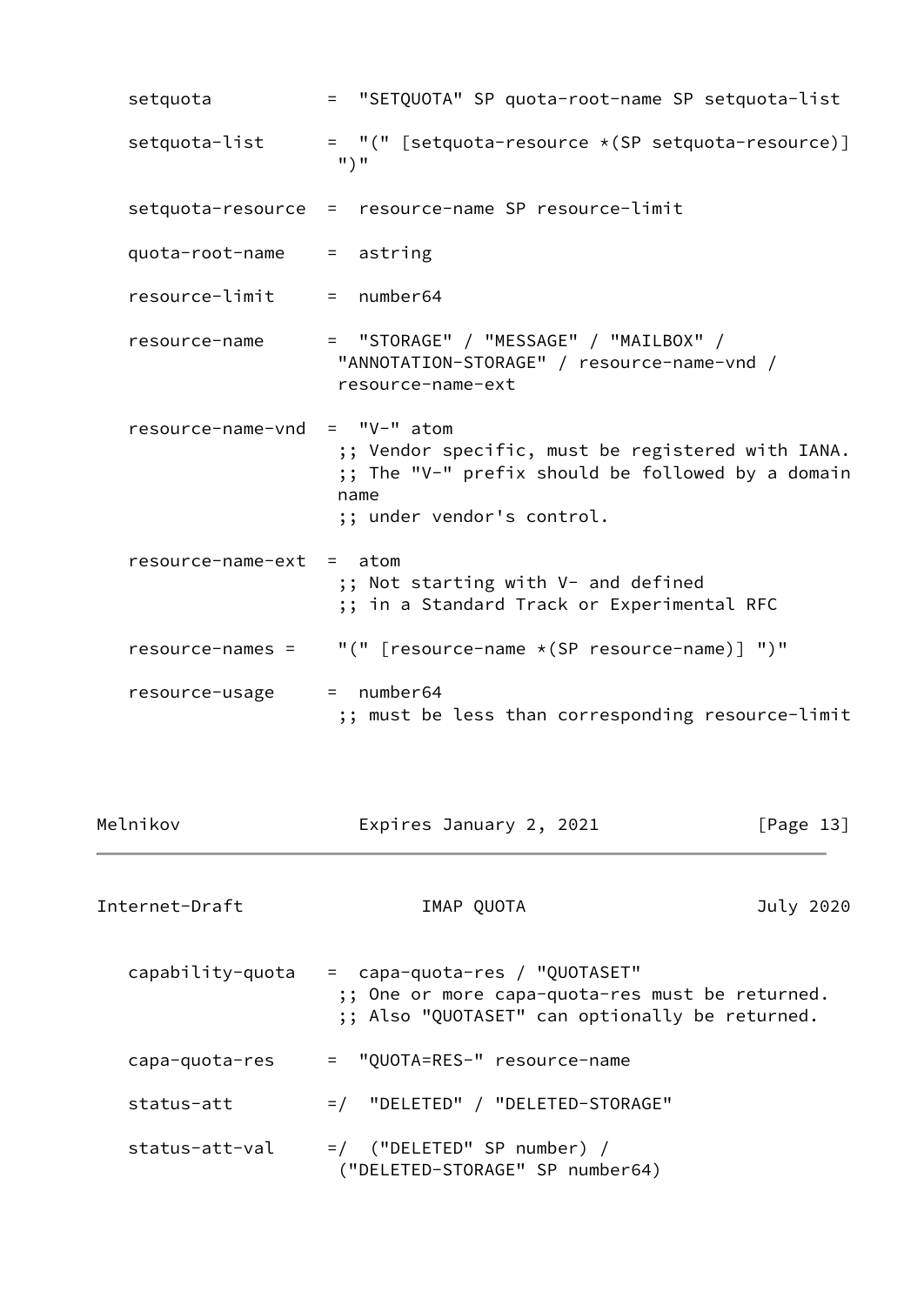| resp-text-code | $=$ / "OVERQUOTA" [SP tag]                                                                 |
|----------------|--------------------------------------------------------------------------------------------|
| number64       | $= 1*DIGIT$ ;; Unsigned 63-bit integer.<br>$\cdot$ ; (0 <= n <= 9,223,372,036,854,775,807) |

<span id="page-15-0"></span>[8](#page-15-0). Security Considerations

 Implementors should be careful to make sure the implementation of these commands does not violate the site's security policy. The resource usage of other users is likely to be considered confidential information and should not be divulged to unauthorized persons.

<span id="page-15-1"></span>[9](#page-15-1). IANA Considerations

 IMAP4 capabilities are registered by publishing a standards track or IESG approved experimental RFC. The registry is currently located at:

<http://www.iana.org/assignments/imap4-capabilities>

 IANA is requested to update definition of the QUOTA extension to point to this document.

 IANA is also requested to create a new registry for IMAP quota resource types. Registration policy for this registry is "Specification Required". When registering a new quota resource type, the registrant need to provide the following: Name of the quota resource type, Author/Change Controller name and email address, short description and a reference to a specification that describes the quota resource type in more details.

 This document includes initial registrations for the following IMAP quota resource type: STORAGE [\(Section 5.1](#page-11-2)), MESSAGE [\(Section 5.2](#page-12-0)), MAILBOX [\(Section 5.3](#page-12-1)) and "ANNOTATION-STORAGE" [\(Section 5.4](#page-12-3)). See details below.

Melnikov **Expires January 2, 2021** [Page 14]

<span id="page-15-2"></span>Internet-Draft IMAP QUOTA July 2020

 IANA is requested to reserve the prefix "QUOTA=RES-" in the IMAP4 capabilities registry and add a pointer to this document and to the IMAP quota resource type registry established above.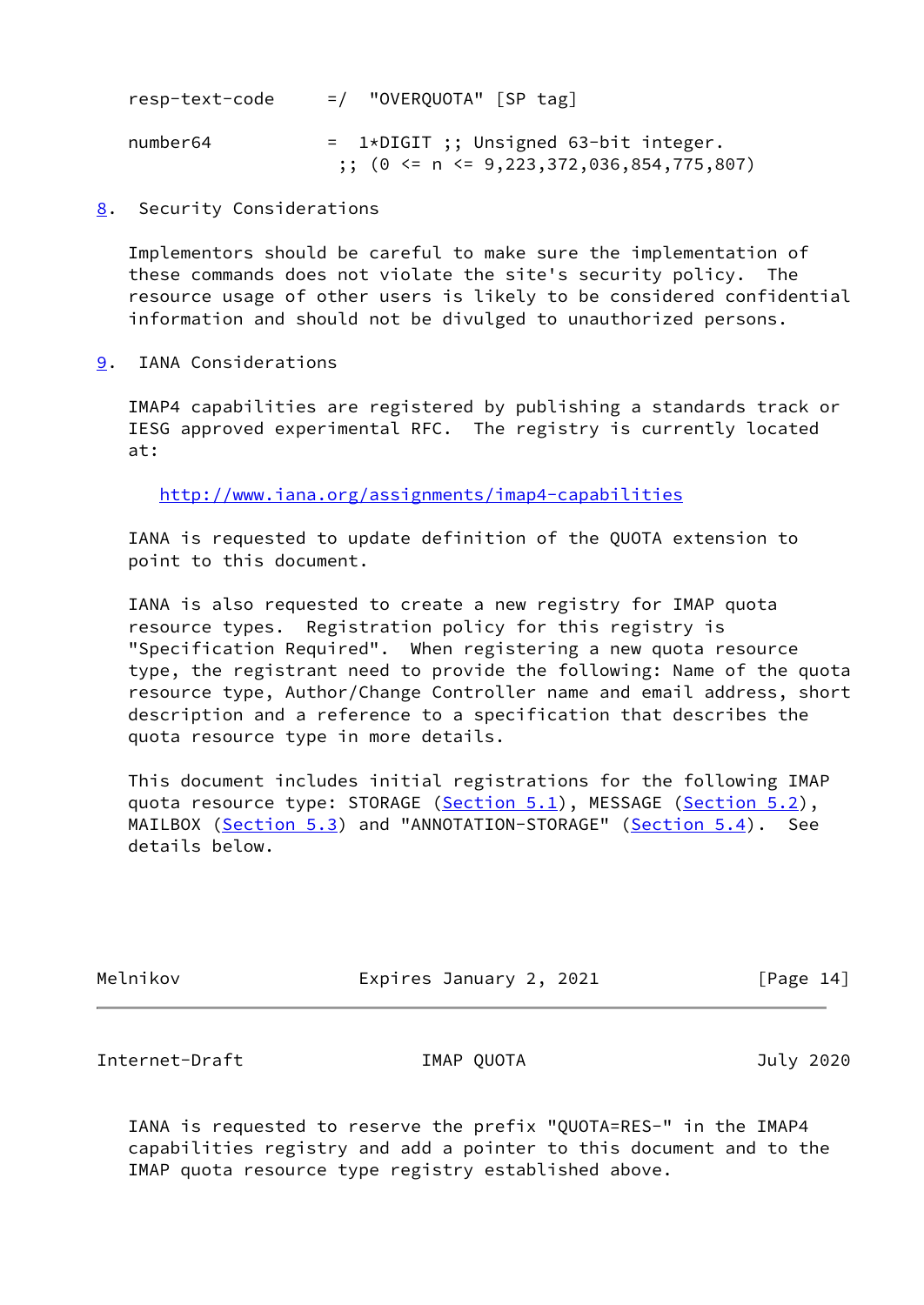IANA is requested to reserve all other capabilities starting with "QUOTA=" prefix for future IETF stream standard track or experimental extensions to this document.

<span id="page-16-0"></span>**[9.1](#page-16-0).** Registrations of IMAP Quota Resource Types

Name of the quota resource type: STORAGE

Author: Alexey Melnikov <alexey.melnikov@isode.com>

Change Controller: IESG <iesg@ietf.org>

 Description: The physical space estimate, in units of 1024 octets, of the mailboxes governed by the quota root.

Reference: [Section 5.1](#page-11-2) of RFCXXXX

Name of the quota resource type: MESSAGE

Author: Alexey Melnikov <alexey.melnikov@isode.com>

Change Controller: IESG <iesg@ietf.org>

 Description: The number of messages stored within the mailboxes governed by the quota root.

Reference: [Section 5.2](#page-12-0) of RFCXXXX

Name of the quota resource type: MAILBOX

Author: Alexey Melnikov <alexey.melnikov@isode.com>

Change Controller: IESG <iesg@ietf.org>

Description: The number of mailboxes governed by the quota root.

Reference: [Section 5.3](#page-12-1) of RFCXXXX

Name of the quota resource type:

Author: Alexey Melnikov <alexey.melnikov@isode.com>

Change Controller: IESG <iesg@ietf.org>

Melnikov **Expires January 2, 2021** [Page 15]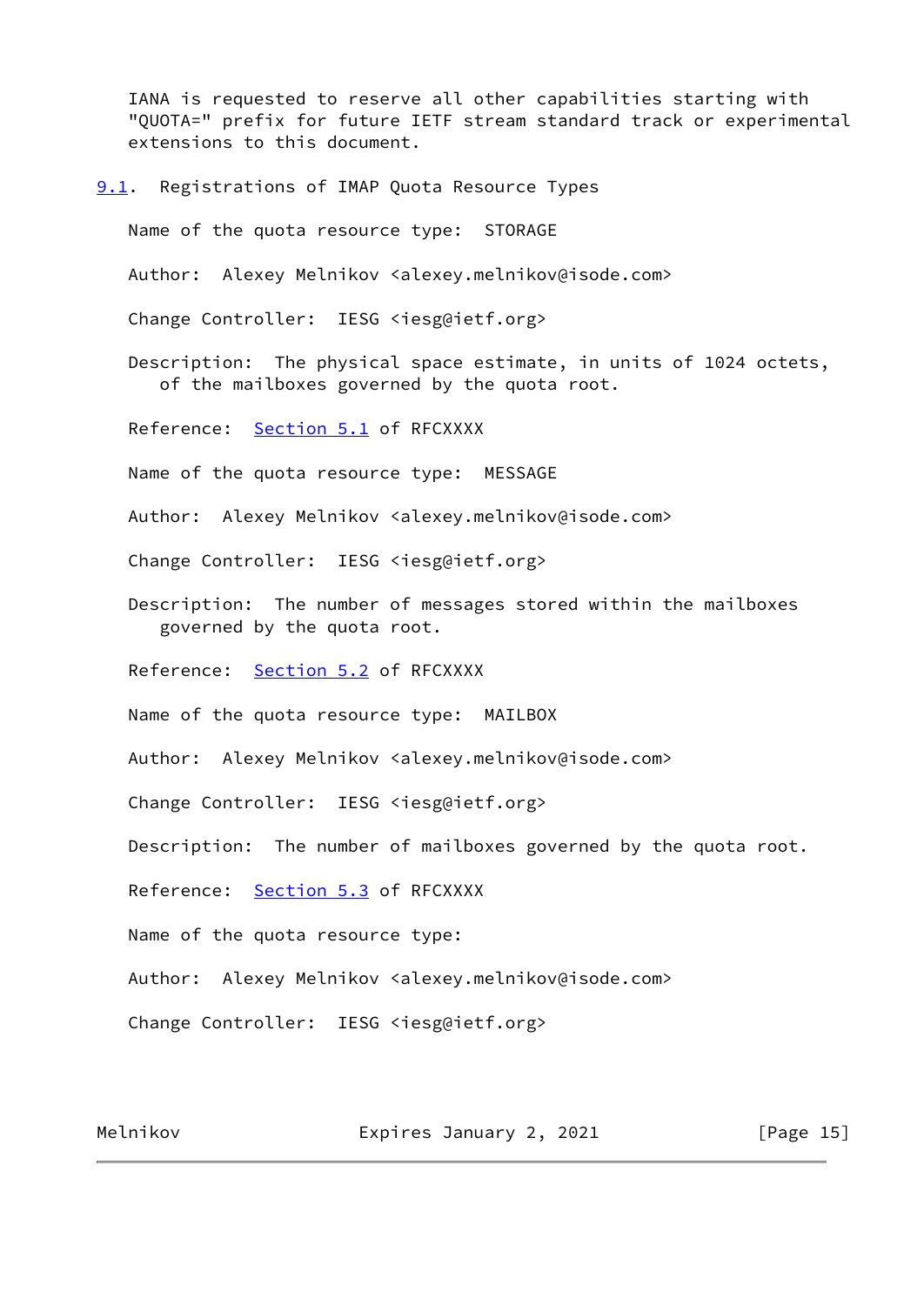<span id="page-17-1"></span> Description: The maximum size of all annotations [[RFC5257](https://datatracker.ietf.org/doc/pdf/rfc5257)], in units of 1024 octets, associated with all messages in the mailboxes governed by the quota root. [[CREF3: Recheck against the final description of "ANNOTATION-STORAGE".]]

Reference: [Section 5.4](#page-12-3) of RFCXXXX

### <span id="page-17-0"></span>[10.](#page-17-0) Open Issues

 '"OVERQUOTA" SP tag' form has syntactic issues, as "tag" allows for "]", which is not allowed in response codes. Should we drop this variant or change IMAP4rev2 to disallow "]" in tags?

 Should "DELETED" status item be required to be implemented for anything other than QUOTA-RES=MESSAGE? Similarly, should "DELETED- STORAGE" status item be required to be implemented for anything other than QUOTA-RES=STORAGE?

## <span id="page-17-2"></span>[11.](#page-17-2) Contributors

 Dave Cridland wrote lots of text in an earlier draft that became the basis for this document.

# <span id="page-17-3"></span>[12.](#page-17-3) Acknowledgments

 Editors of this document would like to thank the following people who provided useful comments or participated in discussions that lead to this update to [RFC 2087:](https://datatracker.ietf.org/doc/pdf/rfc2087) John Myers, Cyrus Daboo, Lyndon Nerenberg

 This document is a revision of [RFC 2087.](https://datatracker.ietf.org/doc/pdf/rfc2087) It borrows a lot of text from [RFC 2087](https://datatracker.ietf.org/doc/pdf/rfc2087). Thus work of the RFC 2087 author John Myers is appreciated.

## <span id="page-17-4"></span>[13.](#page-17-4) Changes since [RFC 2087](https://datatracker.ietf.org/doc/pdf/rfc2087)

This document is a revision of [RFC 2087.](https://datatracker.ietf.org/doc/pdf/rfc2087) It tries to clarify meaning of different terms used by [RFC 2087.](https://datatracker.ietf.org/doc/pdf/rfc2087) It also provides more examples, gives guidance on allowed server behaviour, defines IANA registry for quota resource types and provides initial registrations for 3 of them.

When compared with [RFC 2087,](https://datatracker.ietf.org/doc/pdf/rfc2087) this document defines two more commonly used resource type, adds optional OVERQUOTA response code and defines two extra STATUS data items ("DELETED" and "DELETED-STORAGE") that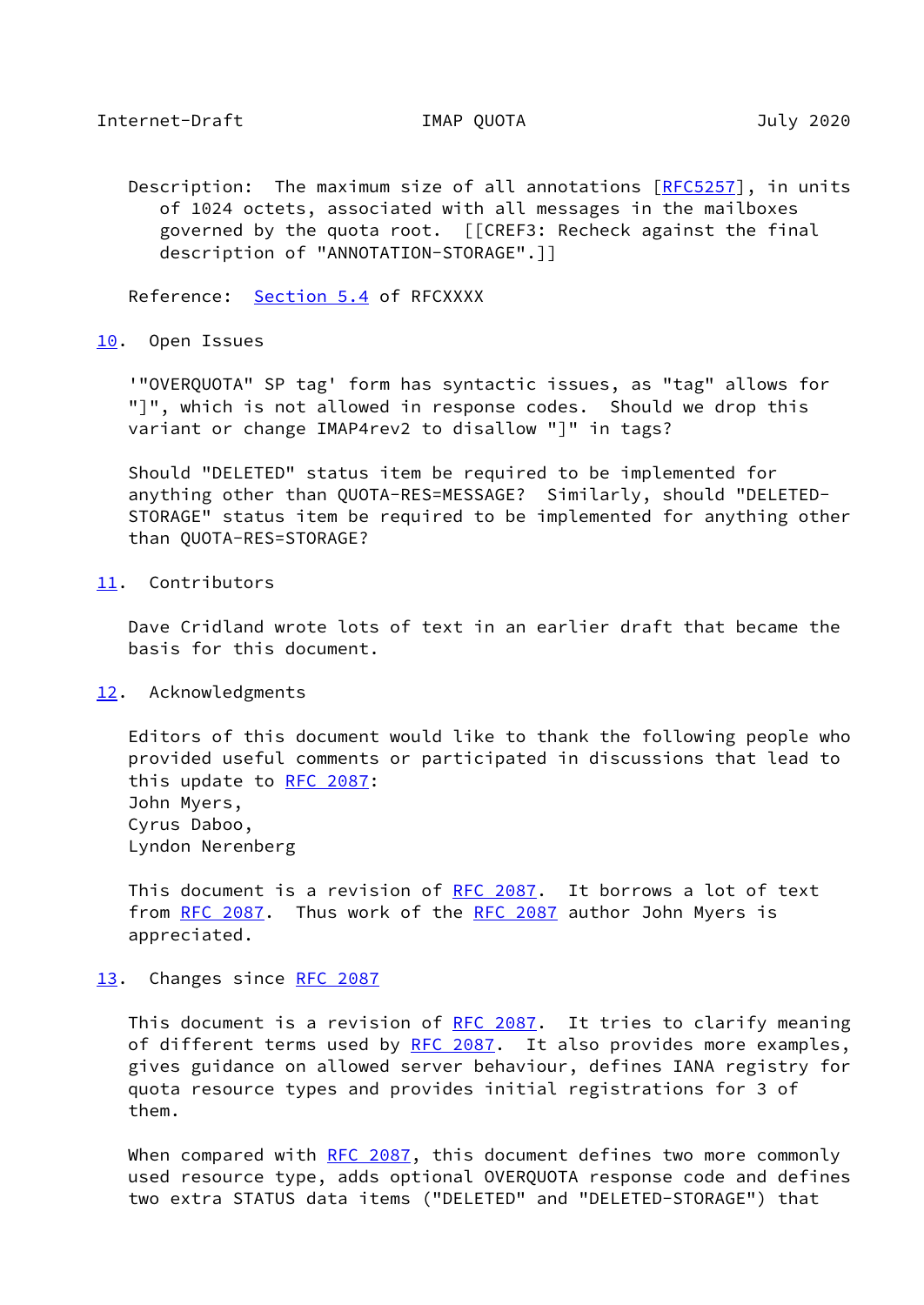<span id="page-18-1"></span>Internet-Draft IMAP QUOTA July 2020

 must be implemented. For extensibility quota usage and quota limits are now 63 bit unsigned integers.

### <span id="page-18-0"></span>[14.](#page-18-0) References

<span id="page-18-2"></span>[14.1](#page-18-2). Normative References

- <span id="page-18-4"></span> [ABNF] Crocker, D., Ed. and P. Overell, Ed., "Augmented BNF for Syntax Specifications: ABNF", [RFC 5234](https://datatracker.ietf.org/doc/pdf/rfc5234), January 2008.
- [RFC2119] Bradner, S., "Key words for use in RFCs to Indicate Requirement Levels", [BCP 14](https://datatracker.ietf.org/doc/pdf/bcp14), [RFC 2119](https://datatracker.ietf.org/doc/pdf/rfc2119), DOI 10.17487/RFC2119, March 1997, <[https://www.rfc-editor.org/info/rfc2119>](https://www.rfc-editor.org/info/rfc2119).
- [RFC3501] Crispin, M., "INTERNET MESSAGE ACCESS PROTOCOL VERSION 4rev1", [RFC 3501,](https://datatracker.ietf.org/doc/pdf/rfc3501) DOI 10.17487/RFC3501, March 2003, <[https://www.rfc-editor.org/info/rfc3501>](https://www.rfc-editor.org/info/rfc3501).
- [RFC4314] Melnikov, A., "IMAP4 Access Control List (ACL) Extension", [RFC 4314,](https://datatracker.ietf.org/doc/pdf/rfc4314) DOI 10.17487/RFC4314, December 2005, <[https://www.rfc-editor.org/info/rfc4314>](https://www.rfc-editor.org/info/rfc4314).
- [RFC5257] Daboo, C. and R. Gellens, "Internet Message Access Protocol - ANNOTATE Extension", [RFC 5257,](https://datatracker.ietf.org/doc/pdf/rfc5257) DOI 10.17487/RFC5257, June 2008, <[https://www.rfc-editor.org/info/rfc5257>](https://www.rfc-editor.org/info/rfc5257).
- [RFC8174] Leiba, B., "Ambiguity of Uppercase vs Lowercase in [RFC](https://datatracker.ietf.org/doc/pdf/rfc2119) [2119](https://datatracker.ietf.org/doc/pdf/rfc2119) Key Words", [BCP 14](https://datatracker.ietf.org/doc/pdf/bcp14), [RFC 8174,](https://datatracker.ietf.org/doc/pdf/rfc8174) DOI 10.17487/RFC8174, May 2017, [<https://www.rfc-editor.org/info/rfc8174](https://www.rfc-editor.org/info/rfc8174)>.

<span id="page-18-3"></span>[14.2](#page-18-3). Informative References

 [RFC2087] Myers, J., "IMAP4 QUOTA extension", [RFC 2087,](https://datatracker.ietf.org/doc/pdf/rfc2087) DOI 10.17487/RFC2087, January 1997, <[https://www.rfc-editor.org/info/rfc2087>](https://www.rfc-editor.org/info/rfc2087).

Author's Address